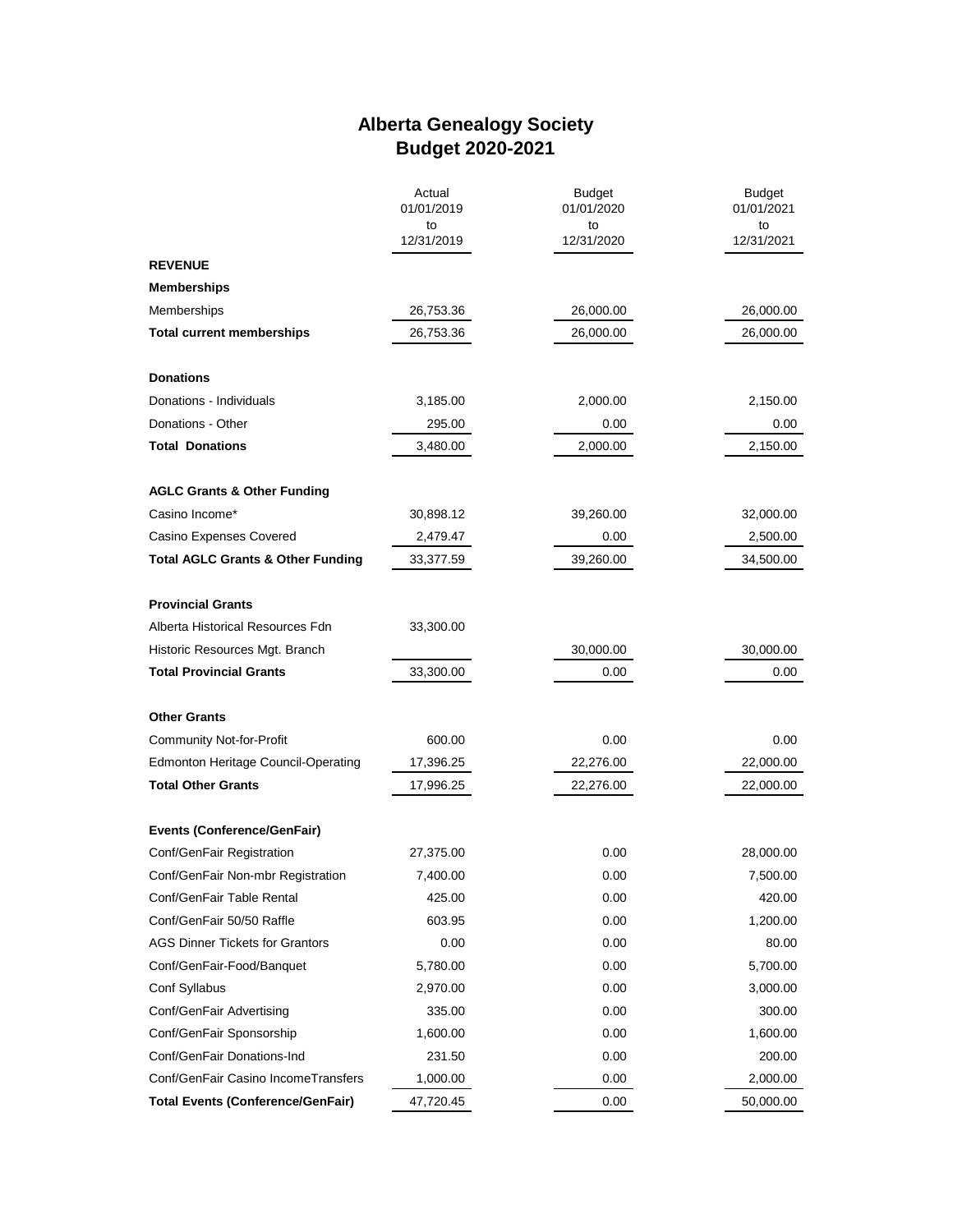| <b>Library Income</b><br>Libraray Fees/Fines  | 67.00      | 0.00       | 0.00       |
|-----------------------------------------------|------------|------------|------------|
| Sale - Used Books                             | 857.65     | 100.00     | 100.00     |
| <b>Total Library Income</b>                   | 924.65     | 100.00     | 100.00     |
|                                               |            |            |            |
| <b>Publications</b>                           |            |            |            |
| Relatively Speaking-Subscriptions             | 372.28     | 400.00     | 400.00     |
| Relatively Speaking-Hard Copy                 | 148.00     | 150.00     | 150.00     |
| Gen for Youth Resource Manual                 | 30.00      | 0.00       | 0.00       |
| <b>Total Publications</b>                     | 550.28     | 550.00     | 550.00     |
| <b>Inventory Sales</b>                        |            |            |            |
| Sale of Pins                                  | 0.00       | 15.00      | 15.00      |
| <b>Total Inventory Sales</b>                  | 0.00       | 15.00      | 15.00      |
| <b>Research</b>                               |            |            |            |
| Research Income                               | 3,188.96   | 2,500.00   | 2,500.00   |
| <b>Total Research</b>                         | 3,188.96   | 2,500.00   | 2,500.00   |
|                                               |            |            |            |
| <b>Investment Income</b>                      |            |            |            |
| Interest Income                               | 1,481.96   | 1,500.00   | 1,500.00   |
| <b>Total Investment Income</b>                | 1,481.96   | 1,500.00   | 1,500.00   |
| <b>TOTAL REVENUE</b>                          | 168,773.50 | 124,201.00 | 169,315.00 |
| <b>EXPENSE</b>                                |            |            |            |
| <b>Membership Expenses</b>                    |            |            |            |
| <b>AGS Memberships</b>                        | 234.67     | 250.00     | 250.00     |
| Membership Awards & Certificates              | 510.82     | 550.00     | 550.00     |
| <b>Total Membership Expense</b>               | 745.49     | 800.00     | 800.00     |
| <b>Branch Support Expenses</b>                |            |            |            |
| <b>Branch Support</b>                         | 0.00       | 600.00     | 600.00     |
| Medicine Hat Branch - support                 | 660.00     | 0.00       | 0.00       |
| <b>Total Branch Support Expenses</b>          | 660.00     | 600.00     | 600.00     |
| <b>Purchases of Goods &amp; Services</b>      |            |            |            |
| <b>RS Editor Honorarium</b>                   | 0.00       | 0.00       | 0.00       |
| RS Prod Ed Honorarium                         | 0.00       | 0.00       | 0.00       |
| Relatively Speaking Postage                   | 1,171.15   | 1,300.00   | 1,300.00   |
| <b>Relatively Speaking Printing</b>           | 1,962.27   | 2,100.00   | 2,000.00   |
| Relatively Speaking Int'l Postage             | 236.80     | 275.00     | 275.00     |
| Research Expense                              | 653.03     | 700.00     | 600.00     |
| Genealogy-Children/Youth                      | 152.08     | 250.00     | 250.00     |
| <b>Total Purchase of Goods &amp; Services</b> | 4,175.33   | 4,625.00   | 4,425.00   |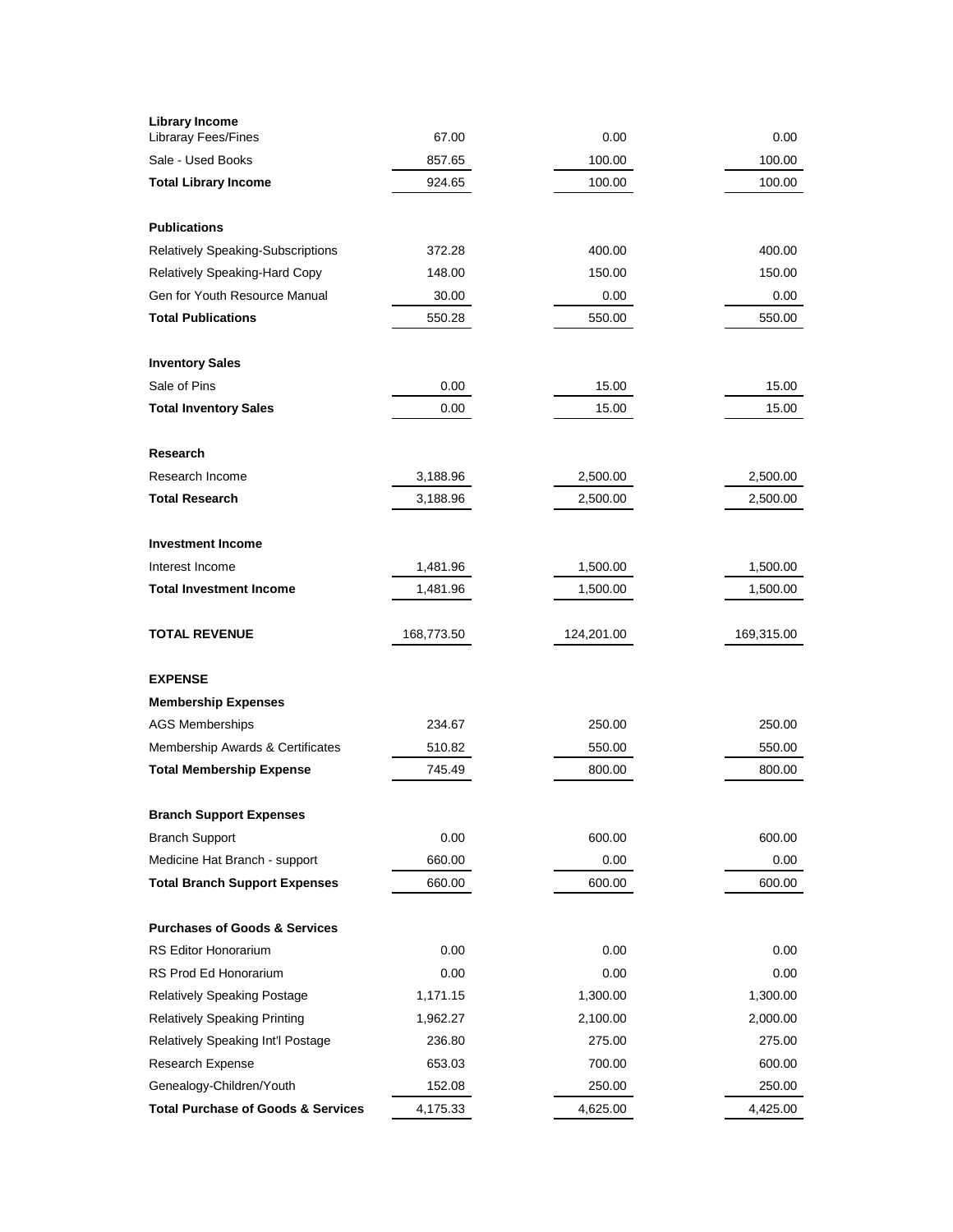| <b>Conference/Genfair Expenses</b> |  |
|------------------------------------|--|
|------------------------------------|--|

| Conf-50/50 Raffle Payout                    | 603.95    | 0.00      | 600.00    |
|---------------------------------------------|-----------|-----------|-----------|
| <b>Conference Refunds</b>                   | 345.00    | 0.00      | 300.00    |
| Conference Bags                             | 283.00    | 0.00      | 250.00    |
| Conference Printing/Photocopying            | 234.10    | 0.00      | 200.00    |
| <b>Syllabus Printing</b>                    | 1,299.79  | 0.00      | 1,300.00  |
| <b>Conference Publicity</b>                 | 31.50     | 0.00      | 50.00     |
| Speaker/Grantor Banquet Tickets             | 710.00    | 0.00      | 700.00    |
| Conf Speaker Accommodation                  | 2,995.48  | 0.00      | 2,750.00  |
| Conf Speaker Travel                         | 8,266.87  | 0.00      | 6,550.00  |
| Conf/GenFair - Venue                        | 24,748.88 | 0.00      | 24,000.00 |
| Conf/GenFair Venue Decorations              | 0.00      | 0.00      | 250.00    |
| Conf/GenFair Tip                            | 4,207.38  | 0.00      | 4,200.00  |
| Conf/Fair Tax                               | 0.00      | 0.00      | 0.00      |
| <b>Conference Tours</b>                     | 0.00      | 0.00      | 0.00      |
| Speaker Fri Evening Social                  | 0.00      | 0.00      | 300.00    |
| Conf/Genfair Honorarium                     | 7,850.00  | 0.00      | 7,800.00  |
| Conf Bank/Credit Card Fees                  | 744.10    | 0.00      | 750.00    |
| <b>Total Conference or Genfair Expense</b>  | 52,320.05 | 0.00      | 50,000.00 |
| <b>Facility Expenses</b>                    |           |           |           |
| Cleaning & Maintenance                      | 1,036.56  | 1,300.00  | 1,100.00  |
| <b>Computer Supplies &amp; Accessories</b>  | 311.57    | 200.00    | 200.00    |
| Insurance*                                  | 8,589.00  | 9,082.00  | 9,100.00  |
| Internet, Telephone                         | 2,285.84  | 2,233.00  | 2,300.00  |
| <b>Office Supplies</b>                      | 2,116.19  | 2,400.00  | 2,000.00  |
| <b>Computer Software</b>                    | 0.00      | 250.00    | 80.00     |
| Rent*                                       | 30,157.40 | 30,500.00 | 30,500.00 |
| Office & Library Security                   | 274.77    | 300.00    | 300.00    |
| <b>Total Facility Expense</b>               | 44,771.33 | 46,265.00 | 45,580.00 |
| <b>Grants &amp; Other Funding Expense</b>   |           |           |           |
| Casino Expenses                             | 2,479.46  | 0.00      | 2,500.00  |
| AGS Non-AGLC Fundraising                    | 677.97    | 600.00    | 600.00    |
| <b>Total Grants &amp; Other Funding Exp</b> | 3,157.43  | 600.00    | 3,100.00  |
| <b>Library Expenses</b>                     |           |           |           |
| Books (100% GST Rebate)                     | 87.50     | 300.00    | 250.00    |
| <b>Total Library Expense</b>                | 87.50     | 300.00    | 250.00    |
| <b>Meeting Expense</b>                      |           |           |           |
| AGM-Board Travel, Hotel, Venue Rent         | 2,165.47  | 2,500.00  | 2,500.00  |
| <b>Virtual Meetings</b>                     | 636.85    | 700.00    | 700.00    |
| Meeting Food & Beverages                    | 268.33    | 250.00    | 250.00    |